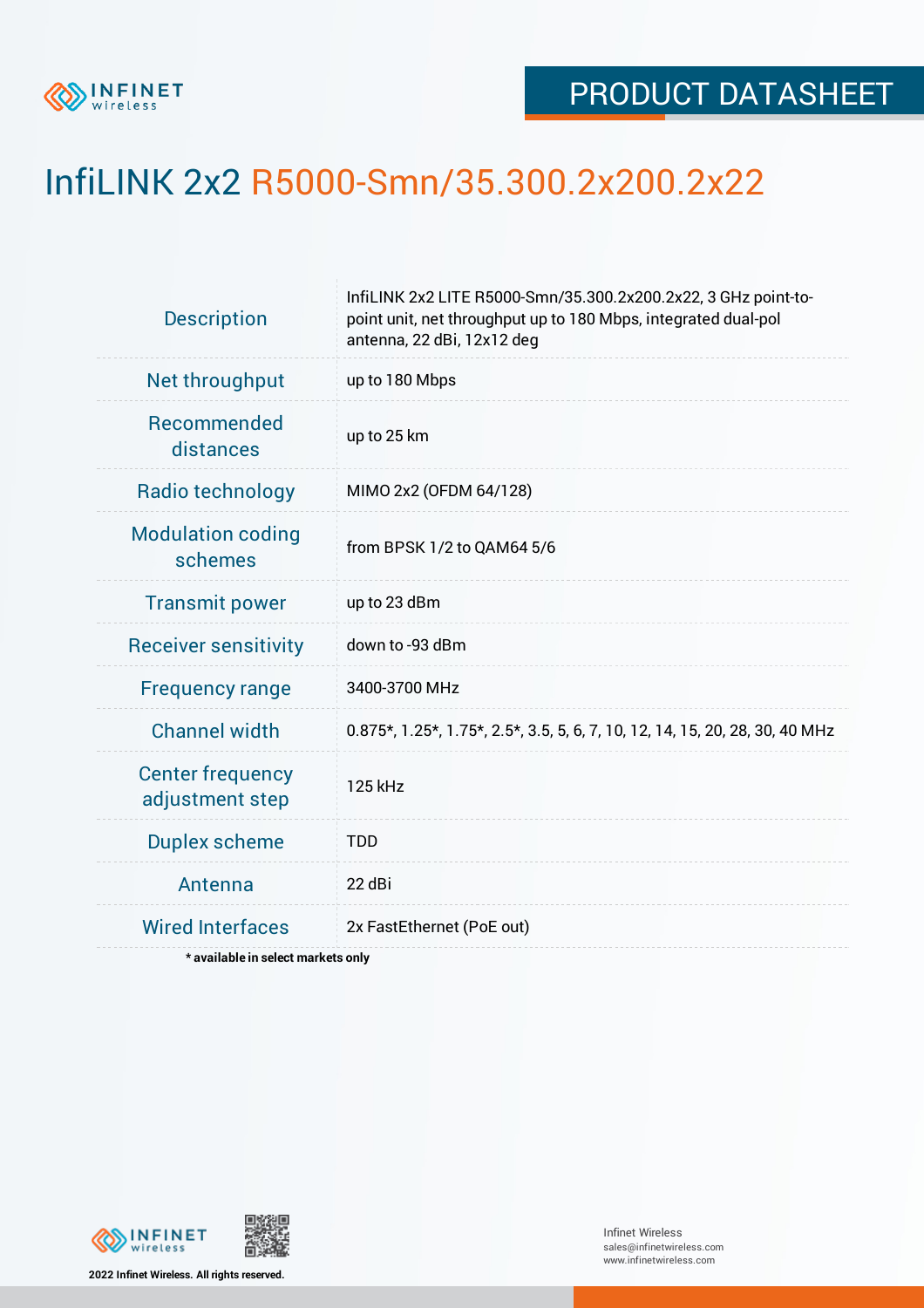

## PRODUCT DATASHEET

## InfiLINK 2x2 R5000-Smn/35.300.2x200.2x22

| Consumption                | up to 15 W                                                                                                                                                                                                                                                                                                                       |               |                |                 |      |                                 |  |
|----------------------------|----------------------------------------------------------------------------------------------------------------------------------------------------------------------------------------------------------------------------------------------------------------------------------------------------------------------------------|---------------|----------------|-----------------|------|---------------------------------|--|
| <b>Power options</b>       | 110-240 VAC @ 50/60 Hz, +956 VDC                                                                                                                                                                                                                                                                                                 |               |                |                 |      |                                 |  |
| <b>Outdoor Unit (ODU)</b>  | 371 x 371 x 83 mm, 2.8 kg                                                                                                                                                                                                                                                                                                        |               |                |                 |      |                                 |  |
|                            |                                                                                                                                                                                                                                                                                                                                  |               |                |                 |      |                                 |  |
| <b>Part Number Options</b> | Prefix                                                                                                                                                                                                                                                                                                                           | Freq.<br>Band | <b>Bitrate</b> | Output<br>Power | Ant. | Capacity                        |  |
|                            | R5000-<br>Smn                                                                                                                                                                                                                                                                                                                    | 35            | 300            | 2x200           | 2x22 | $\mathcal S$<br>20<br>50<br>300 |  |
| <b>Part Number Example</b> | R5000-Smn/35.300.2x200.2x22 50                                                                                                                                                                                                                                                                                                   |               |                |                 |      |                                 |  |
| <b>Packing List</b>        | - Outdoor unit R5000-Smn/35.300.2x200.2x22 - 1 pcs.<br>- Power Supply IDU-CPE(48V) - 1 pcs.<br>- Power Cord - 1 pcs.<br>- Cable Gland - 2 pcs.<br>- Standard RJ-45 connector - 2 pcs.<br>- Shielded RJ-45 connector - 1 pcs.<br>- RJ-45 Plug Cap - 1 pcs.<br>- MONT-KIT-85 Mounting kit - 1 pcs.<br>- Quick Start Guide - 1 pcs. |               |                |                 |      |                                 |  |



**2022 Infinet Wireless. All rights reserved.**

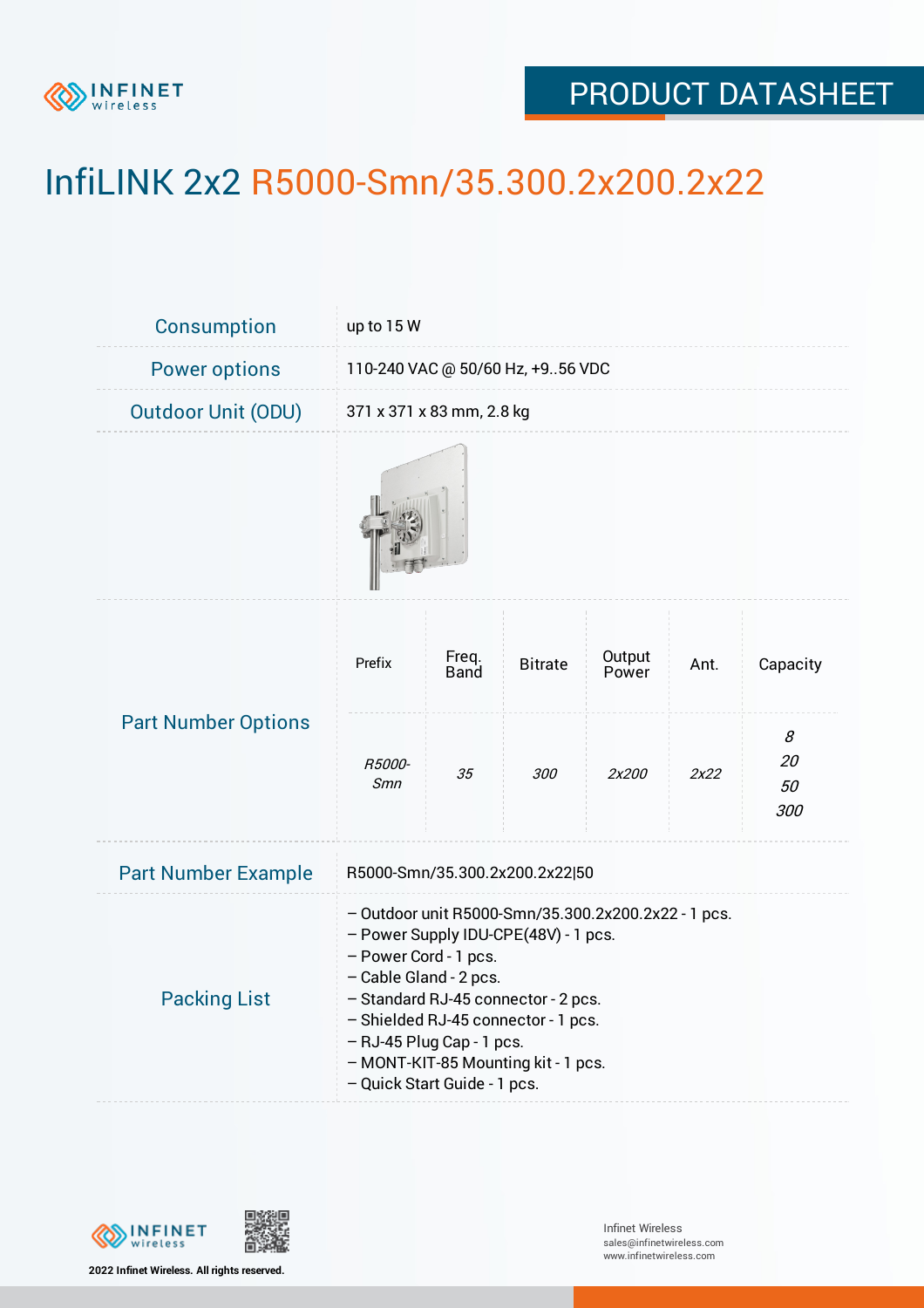

### PRODUCT DATASHEET

# InfiLINK 2x2 R5000-Smn/35.300.2x200.2x22

### Features

#### **RADIO**

- **Voice/RTP Aware Superpacketing**
- **DFS**
- **Automatic Bitrate Control** Þ
- Þ **Automatic Transmit Power Control**
- ь **TDD synchronization using AUX-ODU-SYNC (excluding Smn/Lmn)**
- **Spectrum Analyzer mode** ۰
- **Channel testing tools** ١

#### **NETWORKING**

- **Ethernet-over-IP and IP-over-IP tunneling**
- Þ **ARP protocol support**
- ۱ **MAC/IP filtering**
- Þ **Full-fledged 2nd layer switch**
- Þ **RIPv2 / OSPFv2 /static routing**
- **L2/L3 Firewall** Þ
- **NAT (multipool, H.323-aware)** Þ
- Þ **DHCP client/server/relay**

#### **MANAGEMENT FEATURES**

- **Various Management Protocols: HTTP, HTTPS, Telnet, SSH, SNMP v1/2c/3 (MIB-II and proprietary MIBs)**
- **Graphical User Interface**
- **LED Indication: power status, wireless and wired link status, signal level**
- **Antenna alignment tool**
- ٠ **Automatic software update**
- **Online monitoring with proprietary EMS InfiMONITOR.**

#### **QUALITY-OF-SERVICE**

- **17 priority queues**
- **IEEE 802.1p support**
- **IP TOS / DiffServ support**
- ٠ **Full voice support**
- **Traffic limiting (absolute, relative, mixed)** ٠
- **Traffic redirection**